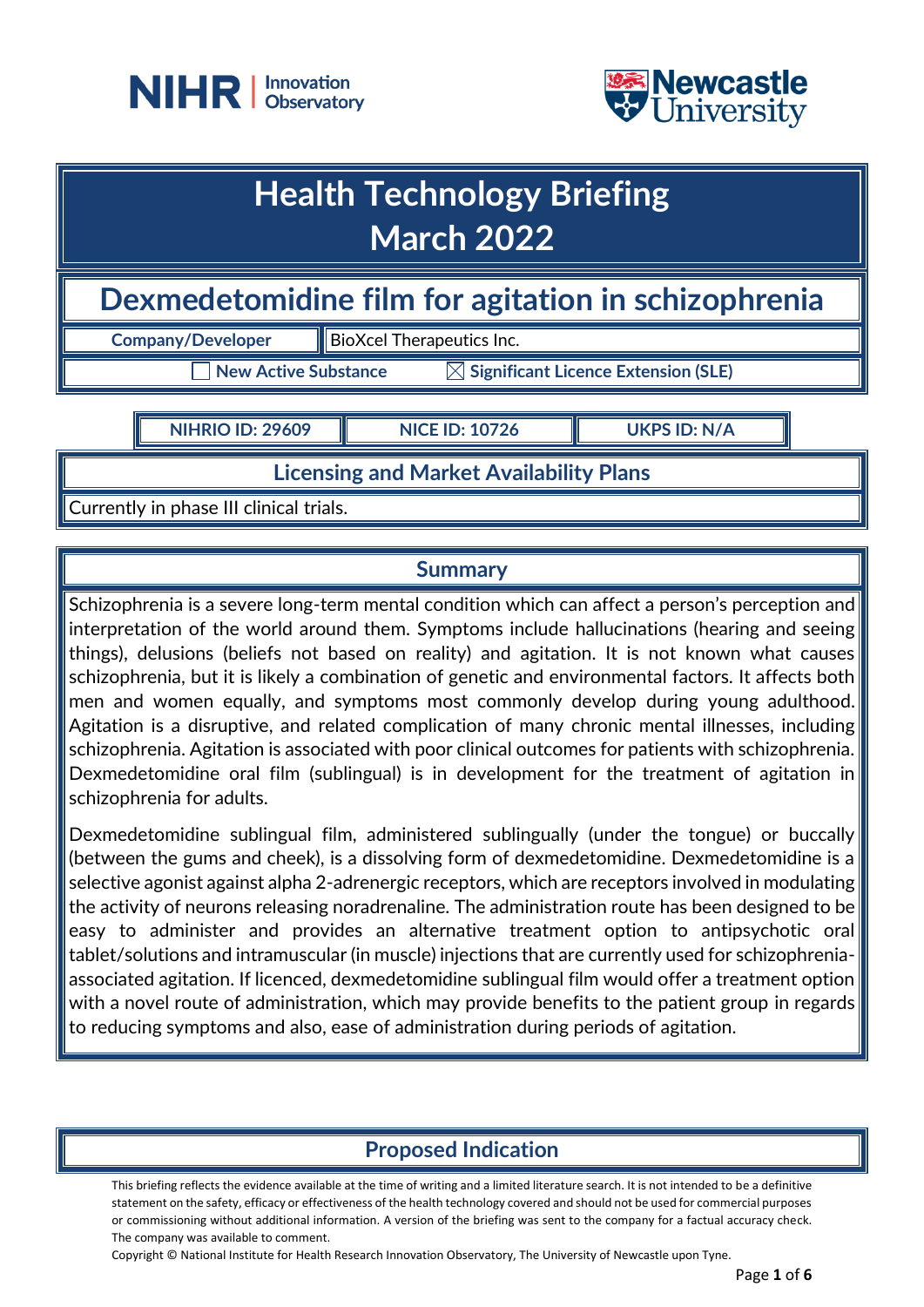



Acute treatment of agitation in adult patients with schizophrenia. $^{\rm 1,2}$ 

֦

## **Technology**

**Description** 

Dexmedetomidine (BXCL501) is a selective alpha-2 receptor agonist.<sup>1,2</sup> Dexmedetomidine has a sympatholytic effect through decrease of the release of noradrenaline in sympathetic nerve endings which may act to reduce agitation as it has been suggested increases in noradrenaline act as a mechanism in agitation.<sup>3,4</sup> Dexmedetomidine attenuates central nervous system (CNS) arousal and diminishes hyperarousal. 3

In the phase III clinical trial (NCT04268303, SERENITY I) dexmedetomidine was given to adult patients with acute agitation associated with schizophrenia. It was administered by sublingual film at 120mcg or 180mcg doses.<sup>2</sup>

#### Key Innovation

Dexmedetomidine is licensed in the UK as an intravenous (IV) infusion. This technology utilises sublingual or buccal route of administration of dexmedetomidine. It has been designed to be easy to administer and provide a rapid onset of action. If approved, dexmedetomidine sublingual film would offer a treatment option with a novel route of administration, which may provide benefits to the patient group.<sup>5</sup>

#### Regulatory & Development Status

Dexmedetomidine, as an IV administration, is licensed in the EU and UK for the sedation of adult Intensive Care Unit patients requiring a sedation level not deeper than arousal in response to verbal stimulation, and for sedation of non-intubated adult patients prior to and/or during diagnostic or surgical procedures requiring sedation.3,6

Dexmedetomidine sublingual film received US FDA Fast Track Designation in 2018.<sup>7</sup>

Dexmedetomidine sublingual film is in phase II and III clinical development for indications including dementia, delirium and opioid withdrawal. 8

## **Patient Group**

Disease Area and Clinical Need

Schizophrenia is a severe long-term mental health condition related to psychosis, which can alter a person's perception and interpretation.<sup>9</sup> Symptoms include hallucinations (hearing and seeing things), delusions (beliefs not based on reality), agitation, distress, loss of interest in everyday activities, disinterest in personal hygiene, and avoidance of people (including friends).<sup>9,10</sup> The exact cause of schizophrenia is unknown, but could be related to a combination of genetic and environmental factors.<sup>9</sup> It is estimated that around 1 in 100 (1%) of people will have schizophrenia in their lifetime.<sup>11</sup> It affects men and women equally, and usually develops between the ages of 15 to 35 years old.<sup>11</sup> People with schizophrenia have significantly lower quality of life (QoL) compared to healthy controls.<sup>12</sup> Agitation is a disruptive, and comorbid complication of many chronic mental illnesses, including schizophrenia.<sup>13</sup> Comorbid agitation is associated with poor clinical outcomes for patients with schizophrenia.<sup>14</sup>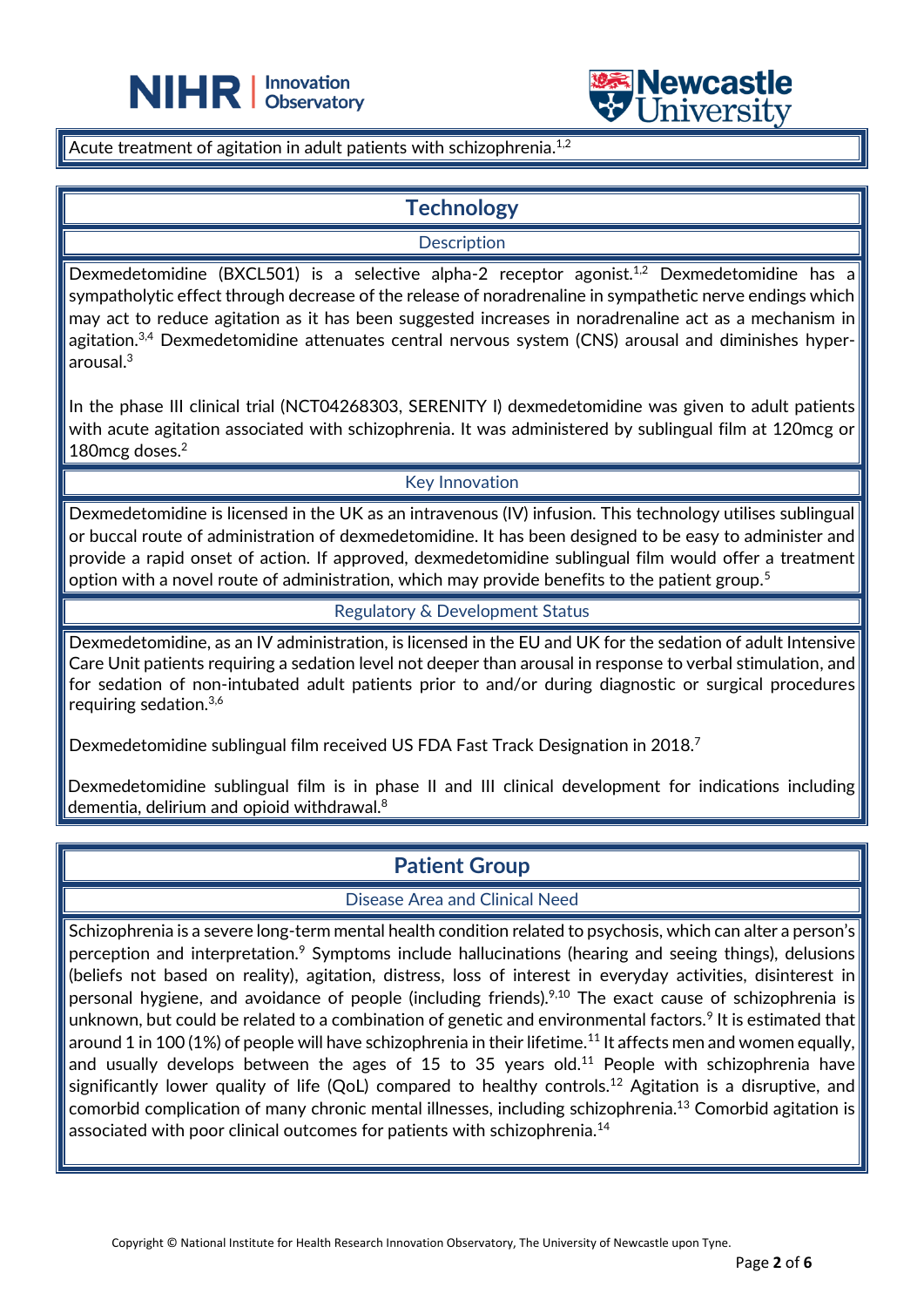## **NIHR** | Innovation



In England, 2020-21, there were 18,228 finished consultant episodes (FCE) for schizophrenia, schizotypal disorders and schizoaffective disorders (ICD codes F20, F21 and F25), resulting in 43 day cases and 1,009,817 FCE bed days.<sup>15</sup> Based on 2008 data, the total social and economic cost for schizophrenia in England was estimated to be £3.9 billion a year.<sup>16</sup> However, it is unknown what proportion, if any, of these are caused by agitation nor is there UK data showing the prevalence/incidence for agitation associated with bipolar disorder.

֦

#### Recommended Treatment Options

The following antipsychotic medications are recommended for the control of agitation related to schizophrenia:17-22

- Aripiprazole
- Chlorpromazine hydrochloride
- Haloperidol
- **Loxapine**
- **Olanzapine**

Currently, the standard of care for the acute treatment of agitation is either verbal de-escalation or pharmacological tranquilization with antipsychotics (typical or atypical) and/or benzodiazepines. These drugs are available in a variety of forms, including oral tablets, orally disintegrating tablets, oral inhalation, oral liquids, and intramuscular injections. Although these agents are effective, a serious limitation is that they overly sedate the patient and do not permit verbal interaction and proper clinical evaluation with the hospital staff to continue.23-25

| <b>Clinical Trial Information</b> |                                                                                                                                                                                                                                                                                                |
|-----------------------------------|------------------------------------------------------------------------------------------------------------------------------------------------------------------------------------------------------------------------------------------------------------------------------------------------|
| <b>Trial</b>                      | <b>SERENITY I, NCT04268303; A Phase III Multicenter, Randomized, Double-Blind,</b><br>Placebo-Controlled Study To Determine Efficacy and Safety of BXCL501 In<br>Agitation Associated With Schizophrenia<br>Phase III - Completed<br>Location(s): US<br><b>Study completion date: May 2020</b> |
| <b>Trial Design</b>               | Randomised, quadruple masked (double-blind, placebo-controlled), parallel<br>assignment.                                                                                                                                                                                                       |
| Population                        | N=381 (actual); male and female; aged 18 to 75 years; diagnosis of schizophrenia,<br>schizoaffective or schizophreniform disorder.                                                                                                                                                             |
| Intervention(s)                   | 120 mcg or 180 mcg of sublingual film dexmedetomidine. If persistent agitation<br>(defined as a PANSS Excited Component (PEC) change from baseline <40%), 2<br>additional 1/2 doses (60 mcg or 90 mg) were administered at least 2 hours apart. <sup>a</sup>                                   |
| Comparator(s)                     | Matched placebo                                                                                                                                                                                                                                                                                |
| Outcome(s)                        | Primary end point [Time frame: 120 minutes]<br>Absolute change from baseline in the PEC total score at 2 hours.<br>See trial record for full list of other outcomes.                                                                                                                           |

a Information provided by BioXcel Therapeutics Inc.

Copyright © National Institute for Health Research Innovation Observatory, The University of Newcastle upon Tyne.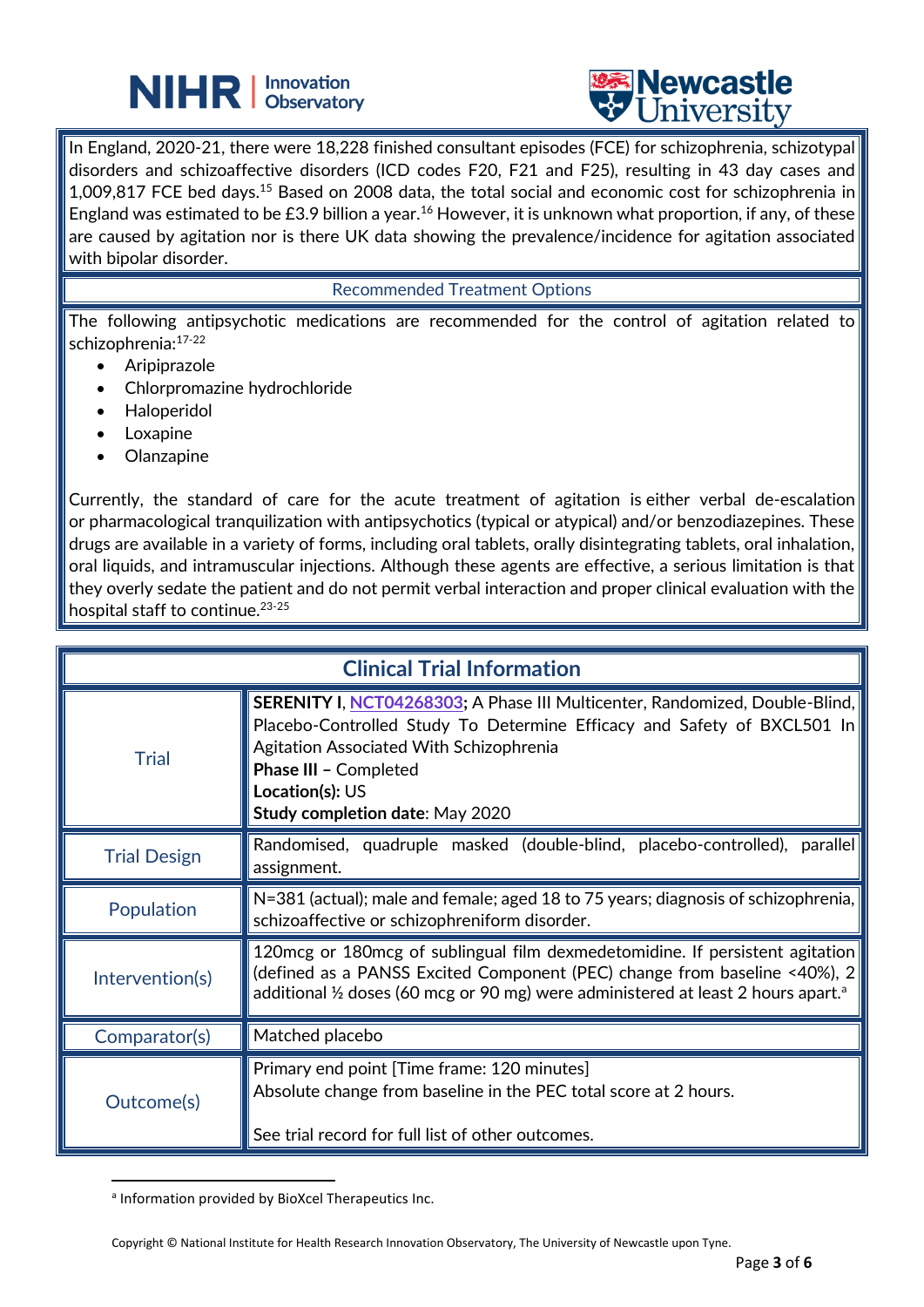



| Results (efficacy) |  |
|--------------------|--|
| Results (safety)   |  |

## **Estimated Cost**

The estimated cost of dexmedetomidine sublingual film is not yet know.

֦

## **Relevant Guidance**

#### NICE Guidance

- NICE guideline. Rehabilitation for adults with complex psychosis (NG181). August 2020.
- NICE guideline. Violence and aggression: short-term management in mental health, health and community settings (NG10). May 2015.
- NICE clinical guideline. Psychosis and schizophrenia in adults: prevention and management (CG178). February 2014.

NHS England (Policy/Commissioning) Guidance

- NHS England. Mental Health Implementation Plan 2019/20 2023/24. Publishing Approval Reference: 000830. July 2019.
- NHS England. Implementing the Five Year Forward View for Mental Health. Gateway Reference: 05574. July 2016.
- NHS England. Implementing the Early Intervention in Psychosis Access and Waiting Time Standard: Guidance. Gateway Reference: 04294. April 2016.

#### Other Guidance

- British Association for Psychopharmacology (BAP) and National Association of Psychiatric Intensive Care Units (NAPICU). Joint BAP NAPICU evidence-based consensus guidelines for the clinical management of acute disturbance: De-escalation and rapid tranquillisation. June 2018.<sup>26</sup>
- Scottish Intercollegiate Guidelines Network (SIGN). SIGN 131: Management of schizophrenia. March 2013.<sup>27</sup>

## **Additional Information**

BioXcel Therapeutics Inc. did not enter information about this technology onto the UK PharmaScan database; the primary source of information for UK horizon scanning organisations on new medicines in development. As a result, the NIHR Innovation Observatory has had to obtain data from other sources. UK PharmaScan is an essential tool to support effective NHS forward planning; allowing more effective decision making and faster uptake of innovative new medicines for patients who could benefit. We urge pharmaceutical companies to use UK PharmaScan so that we can be assured of up-to-date, accurate and comprehensive information on new medicines.

## **References**

1 Clinicaltrials.gov. *BXCL501 for Agitation in Schizophrenia (DEX)*. *Trial ID: NCT03708315*. Status: Recruiting. Available from[: https://clinicaltrials.gov/ct2/show/NCT03708315](https://clinicaltrials.gov/ct2/show/NCT03708315) [Accessed 08 Feb 2022].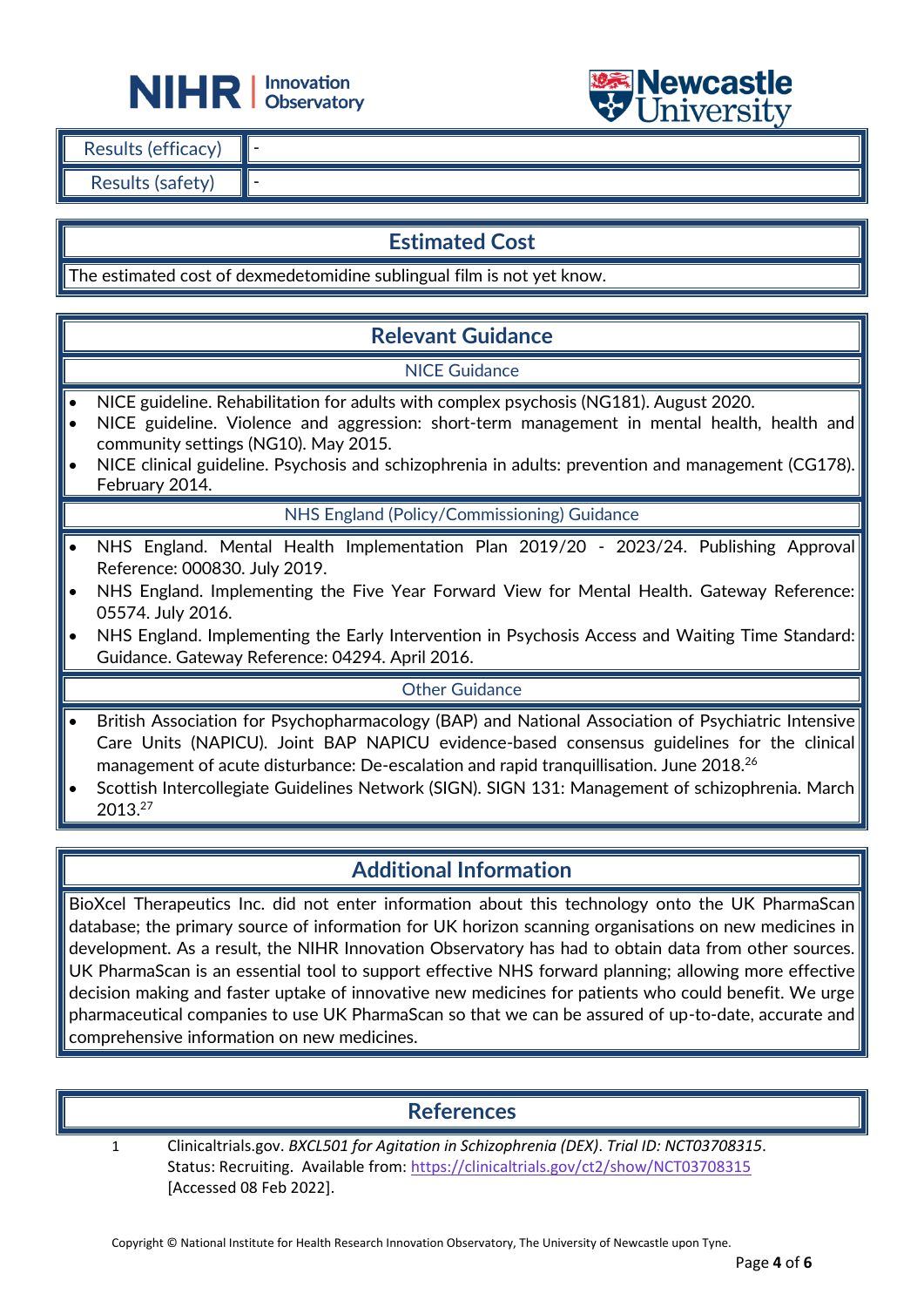# **NIHR** | Innovation



- 2 Clinicaltrials.gov. *Dexmedetomidine in the Treatment of Agitation Associated With Schizophrenia (SERENITY I)*. *Trial ID: NCT04268303*. Status: Completed. Available from: <https://clinicaltrials.gov/ct2/show/NCT04268303> [Accessed 08 Feb 2022].
- 3 European Medicines Compendium (emc). *Dexdor 100 micrograms/ml concentrate for solution for infusion.* 2021. Available from: <https://www.medicines.org.uk/emc/product/4783/smpc> [Accessed 08 Feb 2022].
- 4 Lindenmayer JP. The pathophysiology of agitation. *The Journal of clinical psychiatry*. 2000;61 Suppl 14:5-10. Available from: [https://www.psychiatrist.com/read-pdf/13935/.](https://www.psychiatrist.com/read-pdf/13935/)
- 5 BioXcel Therapeutics Inc. *Product Pipeline.* 2022. Available from: <https://www.bioxceltherapeutics.com/our-pipeline/> [Accessed 08 Feb 2022].
- 6 British National Formulary. *Dexmedetomidine.* Available from: <https://bnf.nice.org.uk/drug/dexmedetomidine.html> [Accessed 08 Feb 2022].
- 7 BioXcel Therapeutics Inc. *BioXcel Therapeutics Receives FDA Fast Track Designation for BXCL501 for Acute Treatment of Agitation.* 2018. Available from: [https://ir.bioxceltherapeutics.com/news-releases/news-release-details/bioxcel](https://ir.bioxceltherapeutics.com/news-releases/news-release-details/bioxcel-therapeutics-receives-fda-fast-track-designation-bxcl501)[therapeutics-receives-fda-fast-track-designation-bxcl501](https://ir.bioxceltherapeutics.com/news-releases/news-release-details/bioxcel-therapeutics-receives-fda-fast-track-designation-bxcl501) [Accessed 18 Mar 2022].
- 8 Clinicaltrials.gov. *Sublingual dexmedetomidine phase II and III clinical development.* Available from:

[https://clinicaltrials.gov/ct2/results?cond=&term=Dexmedetomidine%2C+BioXcel%2C+subli](https://clinicaltrials.gov/ct2/results?cond=&term=Dexmedetomidine%2C+BioXcel%2C+sublingual&cntry=&state=&city=&dist=&Search=Search&recrs=a&recrs=b&recrs=d&recrs=e&recrs=f&phase=1&phase=2) [ngual&cntry=&state=&city=&dist=&Search=Search&recrs=a&recrs=b&recrs=d&recrs=e&recr](https://clinicaltrials.gov/ct2/results?cond=&term=Dexmedetomidine%2C+BioXcel%2C+sublingual&cntry=&state=&city=&dist=&Search=Search&recrs=a&recrs=b&recrs=d&recrs=e&recrs=f&phase=1&phase=2) [s=f&phase=1&phase=2](https://clinicaltrials.gov/ct2/results?cond=&term=Dexmedetomidine%2C+BioXcel%2C+sublingual&cntry=&state=&city=&dist=&Search=Search&recrs=a&recrs=b&recrs=d&recrs=e&recrs=f&phase=1&phase=2) [Accessed 22 Feb 2022].

- 9 NHS. *Schizophrenia.* 2019. Available from[: https://www.nhs.uk/mental](https://www.nhs.uk/mental-health/conditions/schizophrenia/overview/)[health/conditions/schizophrenia/overview/](https://www.nhs.uk/mental-health/conditions/schizophrenia/overview/) [Accessed 10 Feb 2022].
- 10 National Institute for Health and Care Excellence (NICE). *Psychosis and schizophrenia in adults: prevention and management* (*CG178)*. Last Update Date: Mar 2014. Available from: [https://www.nice.org.uk/guidance/cg178/resources/psychosis-and-schizophrenia-in-adults](https://www.nice.org.uk/guidance/cg178/resources/psychosis-and-schizophrenia-in-adults-prevention-and-management-pdf-35109758952133)[prevention-and-management-pdf-35109758952133](https://www.nice.org.uk/guidance/cg178/resources/psychosis-and-schizophrenia-in-adults-prevention-and-management-pdf-35109758952133) [Accessed 10 Feb 2022].
- 11 Royal College of Psychiatrists. *Schizophrenia.* 2015. Available from: <https://www.rcpsych.ac.uk/mental-health/problems-disorders/schizophrenia> [Accessed 10 Feb 2022].
- 12 Dong M, Lu L, Zhang L, Zhang Y-S, Ng CH, Ungvari GS, et al. Quality of Life in Schizophrenia: A Meta-Analysis of Comparative Studies. *Psychiatric Quarterly*. 2019;90(3):519-32. Available from: [https://doi.org/10.1007/s11126-019-09633-4.](https://doi.org/10.1007/s11126-019-09633-4)
- 13 Osser DN, Sigadel R. Short-term inpatient pharmacotherapy of schizophrenia. *Harv Rev Psychiatry*. 2001 May-Jun;9(3):89-104. Available from: [https://doi.org/10.1080/10673220127892.](https://doi.org/10.1080/10673220127892)
- 14 Mitelman SA, Buchsbaum MS. Very poor outcome schizophrenia: clinical and neuroimaging aspects. *International review of psychiatry (Abingdon, England)*. 2007;19(4):345-57. Available from[: https://doi.org/10.1080/09540260701486563.](https://doi.org/10.1080/09540260701486563)
- 15 NHS Digital. *Hospital Admitted Patient Care Activity, 2020-21.* Available from: [https://digital.nhs.uk/data-and-information/publications/statistical/hospital-admitted](https://digital.nhs.uk/data-and-information/publications/statistical/hospital-admitted-patient-care-activity/2020-21)[patient-care-activity/2020-21](https://digital.nhs.uk/data-and-information/publications/statistical/hospital-admitted-patient-care-activity/2020-21) [Accessed 09 Dec 2021].
- 16 Mental Health Foundation. *Fundamental Facts About Mental Health.* 2016. Available from: [https://www.mentalhealth.org.uk/sites/default/files/fundamental-facts-about-mental](https://www.mentalhealth.org.uk/sites/default/files/fundamental-facts-about-mental-health-2016.pdf)[health-2016.pdf](https://www.mentalhealth.org.uk/sites/default/files/fundamental-facts-about-mental-health-2016.pdf) [Accessed 10 Feb 2022].
- 17 British National Formulary. *Psychoses and related disorders.* Available from: <https://bnf.nice.org.uk/treatment-summary/psychoses-and-related-disorders.html> [Accessed 10 Feb 2022].
- 18 British National Formulary. *Aripiprazole* Available from: <https://bnf.nice.org.uk/drug/aripiprazole.html> [Accessed 10 Feb 2022].